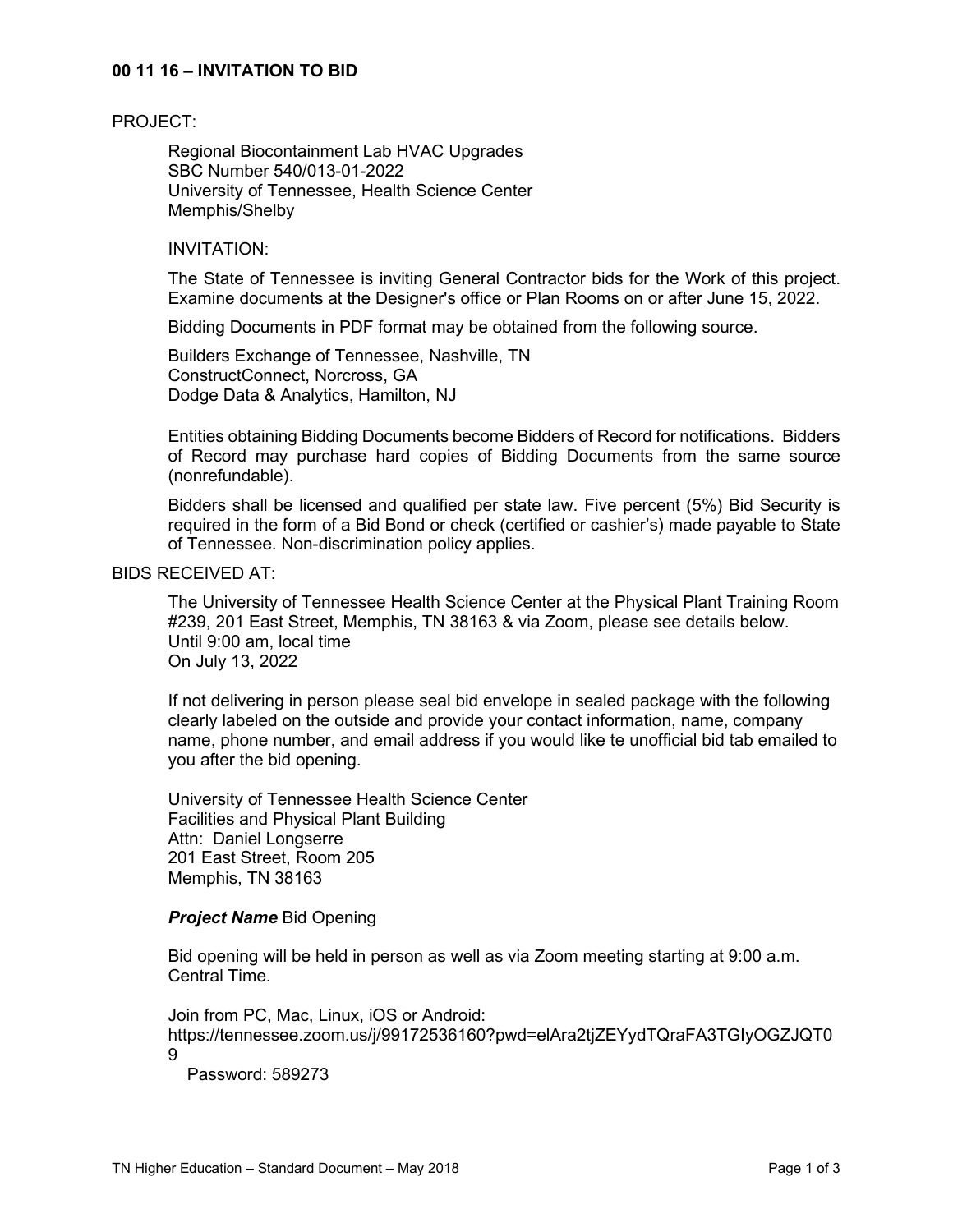Or iPhone one-tap (US Toll): +16468769923,99172536160# or +13017158592,99172536160#

Or Telephone: Dial: +1 646 876 9923 (US Toll) Meeting ID: 991 7253 6160 International numbers available: https://tennessee.zoom.us/u/admGhzOVCI

Or an H.323/SIP room system: H.323: 162.255.37.11 (US West) or 162.255.36.11 (US East) Meeting ID: 991 7253 6160 Password: 589273

 SIP: 99172536160@zoomcrc.com Password: 589273

# PRE-BID CONFERENCE AT:

The University of Tennessee Health Science Center at the Physical Plant Training Room #239, 201 East Street, Memphis, TN 38163 & via Zoom, please see details below. At 9:00 am, local time On June 29, 2022

Join from PC, Mac, Linux, iOS or Android: https://tennessee.zoom.us/j/91870605709?pwd=amxZOTdGVUI1M29kd2ZpcjFyYmhUZ z09

Password: 912793

Or iPhone one-tap (US Toll): +16468769923,91870605709# or +13017158592,91870605709#

Or Telephone:

 Dial: +1 646 876 9923 (US Toll) Meeting ID: 918 7060 5709 International numbers available: https://tennessee.zoom.us/u/acrxV6QW3b

Or an H.323/SIP room system: H.323: 162.255.37.11 (US West) or 162.255.36.11 (US East) Meeting ID: 918 7060 5709 Password: 912793

 SIP: 91870605709@zoomcrc.com Password: 912793

## PLAN ROOMS:

Memphis Builders Exchange, Memphis, TN West Tennessee Plan Room, Jackson, TN